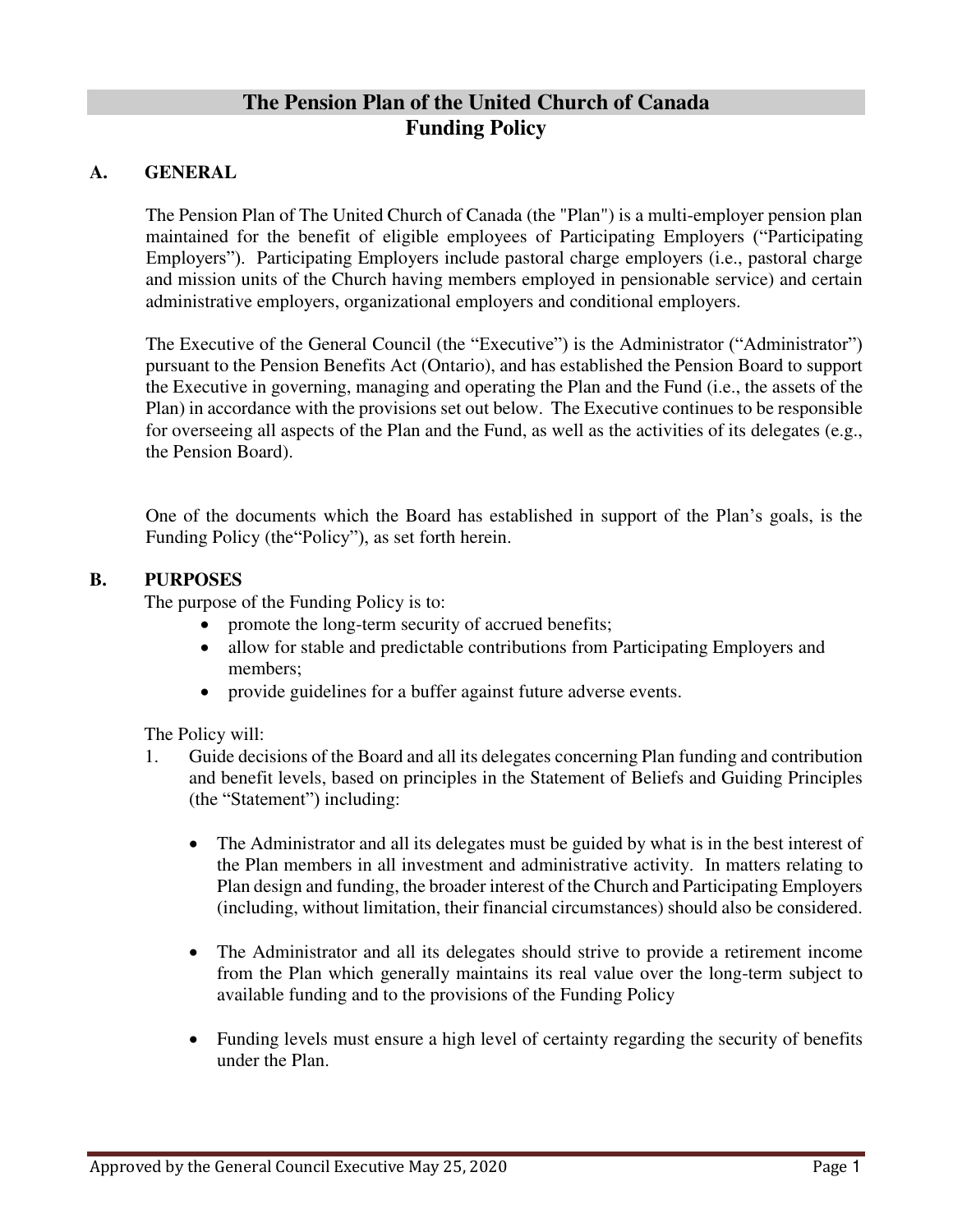- Equity among the membership generations is desirable in terms of contribution levels and allocation of surplus to fund future benefit upgrades or Plan improvements.
- 2. Articulate such guidance through clearly defined steps, to communicate with all stakeholders, particularly Plan members and their beneficiaries; and
- 3. Promote good governance of the Plan and the Fund, including compliance with all applicable legislation and documentation. Within the context of Plan funding, this means maintaining sufficient funding of the Plan, in concert with benefit levels deemed by the Board to be appropriate and affordable. This is a particular issue for multi-employer plans, as benefit levels may be decreased if the level of contributions is deemed inadequate and increasing contributions is not feasible.

## **C. POLICY REVIEW**

The Policy is a living document and should be reviewed for applicability under various economic conditions and Plan situations such as a significant change in asset performance or mix or changes in the beliefs and guiding principles or Plan design, with the over-riding goal of Plan sustainability. In any event, it should be reviewed periodically, typically every three to five years.

### **D. ACTUARIAL VALUATIONS**

- 1. Actuarial valuations will be conducted at least every three years to comply with legislation or regulatory requirements or if the Administrator deems it to be warranted. Whenever an actuarial valuation is conducted, consideration should be given to undertaking an asset liability study and/or experience study.
- 2. The selection of actuarial methods and assumptions underlying ad-hoc actuarial studies and other actuarial funding valuations should be consistent with the dual goals of targeting stable contribution rates for Plan members and Participating Employers while, at the same time, striving to ensure that assets remain sufficient to fund the Plan.
- 3. In selecting actuarial assumptions and methods, it should be assumed that the Plan will remain a Going Concern.
- 4. The modified aggregate cost method and other appropriate methods may be used for the actuarial valuation of the Plan.
- 5. Smoothing methods may be applied, with a smoothing period as permitted by legislation.
- 6. Actuarial assumptions will be best estimate assumptions, with an appropriate margin for adverse future deviations in experience. The discount rate is based on the long term strategic asset mix as set out in the Statement of Investment Policies and Procedures ("SIPP") and the long term expected passive returns recommended by the external actuary. The discount rate may include margin in addition to the explicit PfAD required by legislation.
- 7. Actuarial valuation results for ad-hoc actuarial studies could include projections of funded status beyond the date of the actuarial valuation to permit a review of medium to long term funding.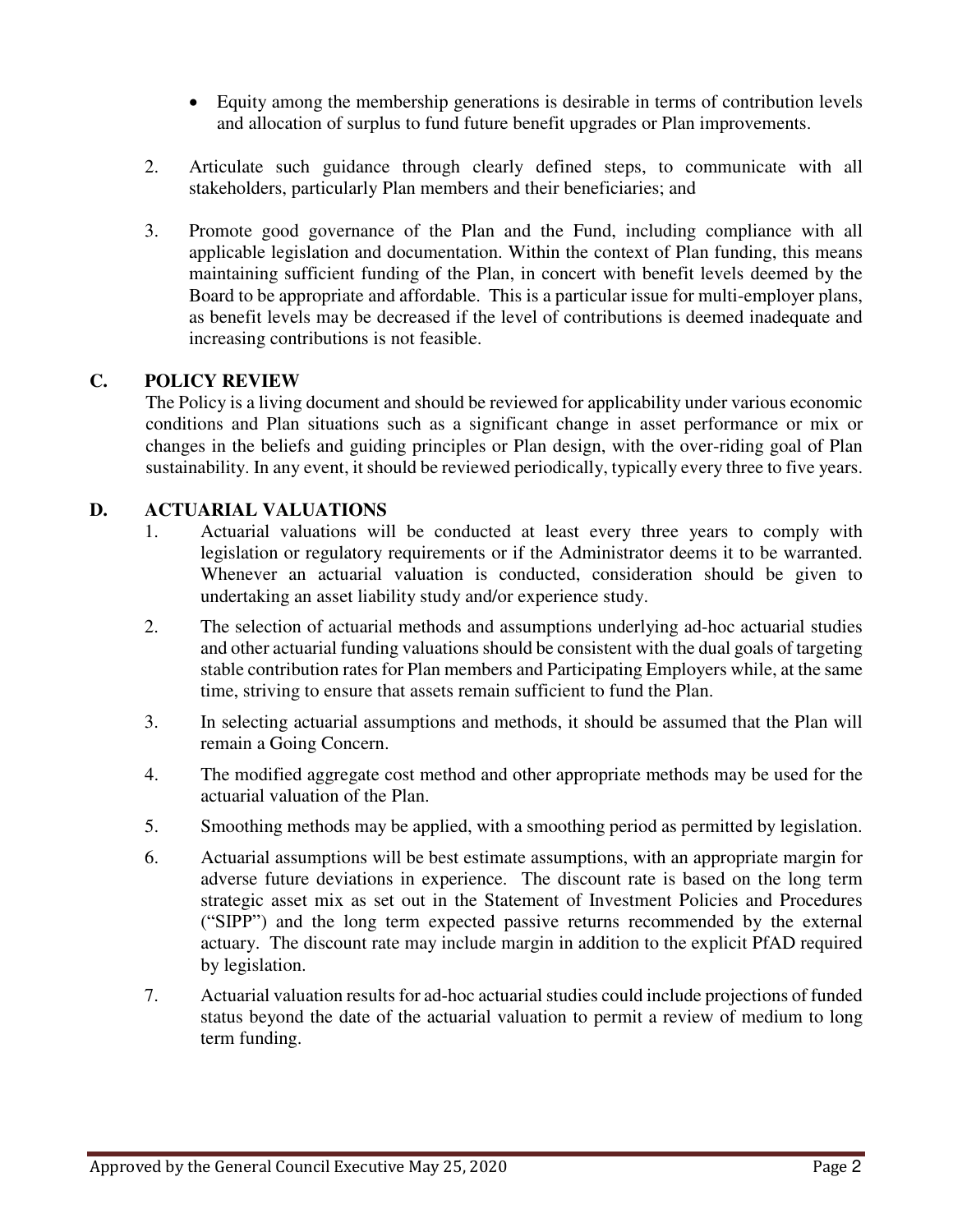### **E. MANAGING FUNDING LEVELS**

Making a decision on the level of reserves to hold in a pension plan is partly science and partly art. If there are medium/long term improvements in funding which are perceived to be sustainable, benefit improvements and/or future contribution reductions may be considered.

Guidelines include:

1. The Administrator should strive for a minimum funding "buffer" against adverse experience before allowing for possible benefit improvements and/or contribution reductions.

The buffer should be determined using the actuarial bases employed in the Plan's most recent funding actuarial valuation report. The minimum buffer should be reviewed periodically in light of such factors as intergenerational equity, changes in funding regulations, maturity of the Plan, and market conditions.

- 2. The buffer required before benefit improvements can be considered is such that:
	- (i) Solvency Assets must be at least equal to Solvency Liabilities, and
	- (ii) As measured on both a future and past service basis, there should be a Going Concern Funding Excess of at least 15% of the sum of the Going Concern Liabilities and the provision for adverse deviation in respect of the Going Concern Liabilities.
- 3. To the extent that any benefit improvements are granted, the conditions in 2 (i) and 2 (ii) must be maintained.
- 4. Future contributions should generally cover the cost of future benefit accruals.
- 5. After taking into account a holistic view of the Plan's current and projected future financial status, future contribution reductions may be considered, instead of or in addition to benefit improvements.

Benefit improvements may be implemented in respect of either or both of past service and future service occurring after the effective date of the improvements.

At all times, Plan benefit and contribution levels must be developed and maintained in compliance with applicable legislation and regulatory requirements, including any prescribed limits thereof.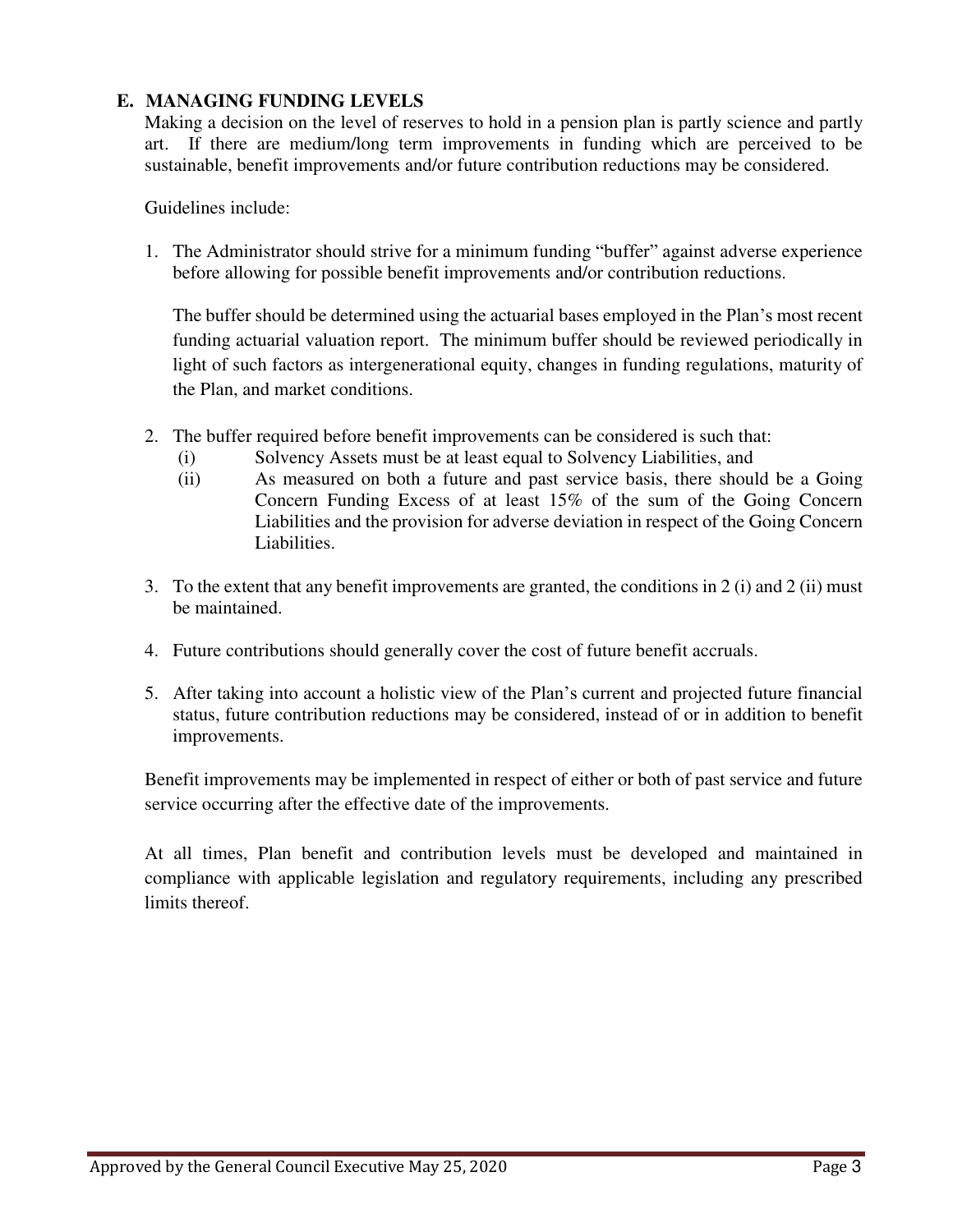### **F. ANNUAL CONSIDERATION OF BENEFIT IMPROVEMENTS**

- 1. In the first quarter of each year, staff should obtain estimated funded positions at December 31 of the prior year on going-concern and solvency bases.
- 2. Typically, in the Spring of each year, PPAC should review affordability for benefit improvements based on funded positions determined as at December 31st of the prior year. Market activity since year-end should be incorporated into the decision-making process.
- 3. PPAC will provide a preliminary recommendation with respect to a potential benefit improvement, to the Board at its June meeting.

If based on preliminary valuation results, a benefit improvement is being considered

- 4. In valuation years, PPAC should review final valuation results at its September meeting, before formulating a recommendation to the Board with respect to a possible benefit improvement.
- 5. The recommendation in favour of a benefit improvement should be presented to the Board for consideration at the October Board meeting.
- 6. If a benefit improvement is approved by the Board, staff would begin implementation following the October Board meeting, for an effective date of January 1 of the following year.

#### **G. ADDITIONAL CONSIDERATIONS**

- 1. If there are short-term concerns with Plan funding, contribution and benefit levels should remain unchanged. No benefit improvements should be granted until the funding concerns have been addressed.
- 2. If there are medium/long term concerns with funding, consideration should be given to undertaking an ad-hoc actuarial study to determine what, if any, changes might be required to benefit levels, contribution rates and/or investment policy.
- 3. In the event that an actuarial valuation indicates that a continuation of current contribution levels is inadequate to satisfy legislative or regulatory requirements, benefit reductions and/or contribution increases will be considered unless an alternative solution can be determined and implemented before any applicable deadline.
- 4. As a multi-employer pension plan, subject to applicable pension laws and the Plan terms, benefits accrued for past service may be reduced if the Board determines it necessary to do so. That said, applicable pension laws with respect to reduction of past service benefits vary from jurisdiction to jurisdiction. Given the practical challenges to evenly reducing past service benefits for all members, past service benefit reductions are not perceived to be a readily available option to address funding concerns.

Certain unforeseen or unusual economic events or demographic changes may require the Board to deviate from the Funding Policy in order to act in the best interests of Plan members and other beneficiaries.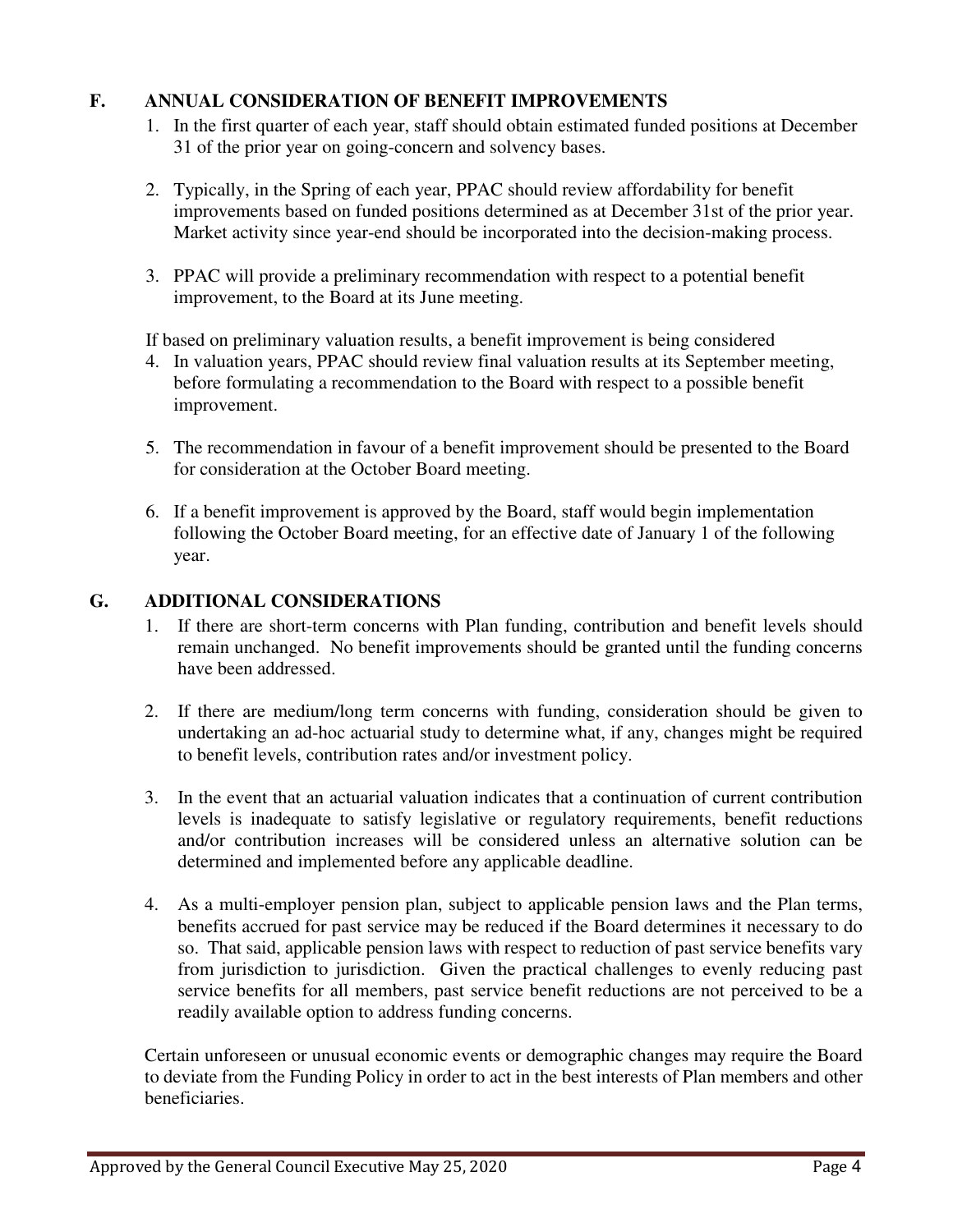# **GLOSSARY**

| Word/Term                  | Description                                                                                                                                                                                                                                                                                                                                                                                                                                                                                                                                                                                                                                                                                                                                                                                                                                                                                                                                                                                               |
|----------------------------|-----------------------------------------------------------------------------------------------------------------------------------------------------------------------------------------------------------------------------------------------------------------------------------------------------------------------------------------------------------------------------------------------------------------------------------------------------------------------------------------------------------------------------------------------------------------------------------------------------------------------------------------------------------------------------------------------------------------------------------------------------------------------------------------------------------------------------------------------------------------------------------------------------------------------------------------------------------------------------------------------------------|
| Asset Mix                  | Percentage of an investment portfolio that is invested in each of the three<br>major classes of assets: $(1)$ cash and equivalents, $(2)$ Fixed Income and, $(3)$<br>Equities.<br>"Cash and equivalents" are investments securities that are meant for<br>short-term investing; they have high credit quality and are highly<br>liquid.<br>"Fixed Income" investments generally pay a return on a fixed<br>schedule, though the amount of the payments can vary. Individual<br>bonds may be the best known type of Fixed Income security, but the<br>category also includes bond funds, exchange-traded bond funds<br>(ETFs), Certificates of Deposit (CDs), and money market funds.<br>"Equities" are pieces of a company, also known as "stocks." When<br>you buy stocks or shares of a company, you're basically purchasing<br>an ownership interest in that company. A company's stockholders or<br>shareholders all have equity in the company, or own a fractional<br>portion of the whole company. |
| Board                      | The Board or Pension Board is comprised of individuals appointed by the<br>General Council Executive to perform certain oversight functions associated<br>with the Plan.                                                                                                                                                                                                                                                                                                                                                                                                                                                                                                                                                                                                                                                                                                                                                                                                                                  |
| Fund                       | The assets of the Plan including assets received from prior funds and<br>investment income and contributions remitted by members and Participating<br>Employers.                                                                                                                                                                                                                                                                                                                                                                                                                                                                                                                                                                                                                                                                                                                                                                                                                                          |
| Going Concern              | Going concern means "continuing". Going-concern liabilities represent the<br>expected cost of the promised pension benefits based on the assumption that<br>the Plan is continuing. The terms Going Concern Liabilities and Going<br>Concern Funding Excess as used herein refer to concepts appearing in the<br>most recent funding actuarial report for the Plan.                                                                                                                                                                                                                                                                                                                                                                                                                                                                                                                                                                                                                                       |
| Plan                       | The Pension Plan of The United Church of Canada.                                                                                                                                                                                                                                                                                                                                                                                                                                                                                                                                                                                                                                                                                                                                                                                                                                                                                                                                                          |
| Participating<br>Employers | Administrative employers, conditional employers, organizational employers<br>and/or pastoral charge employers who are required to or have elected to<br>participate in the Plan.                                                                                                                                                                                                                                                                                                                                                                                                                                                                                                                                                                                                                                                                                                                                                                                                                          |